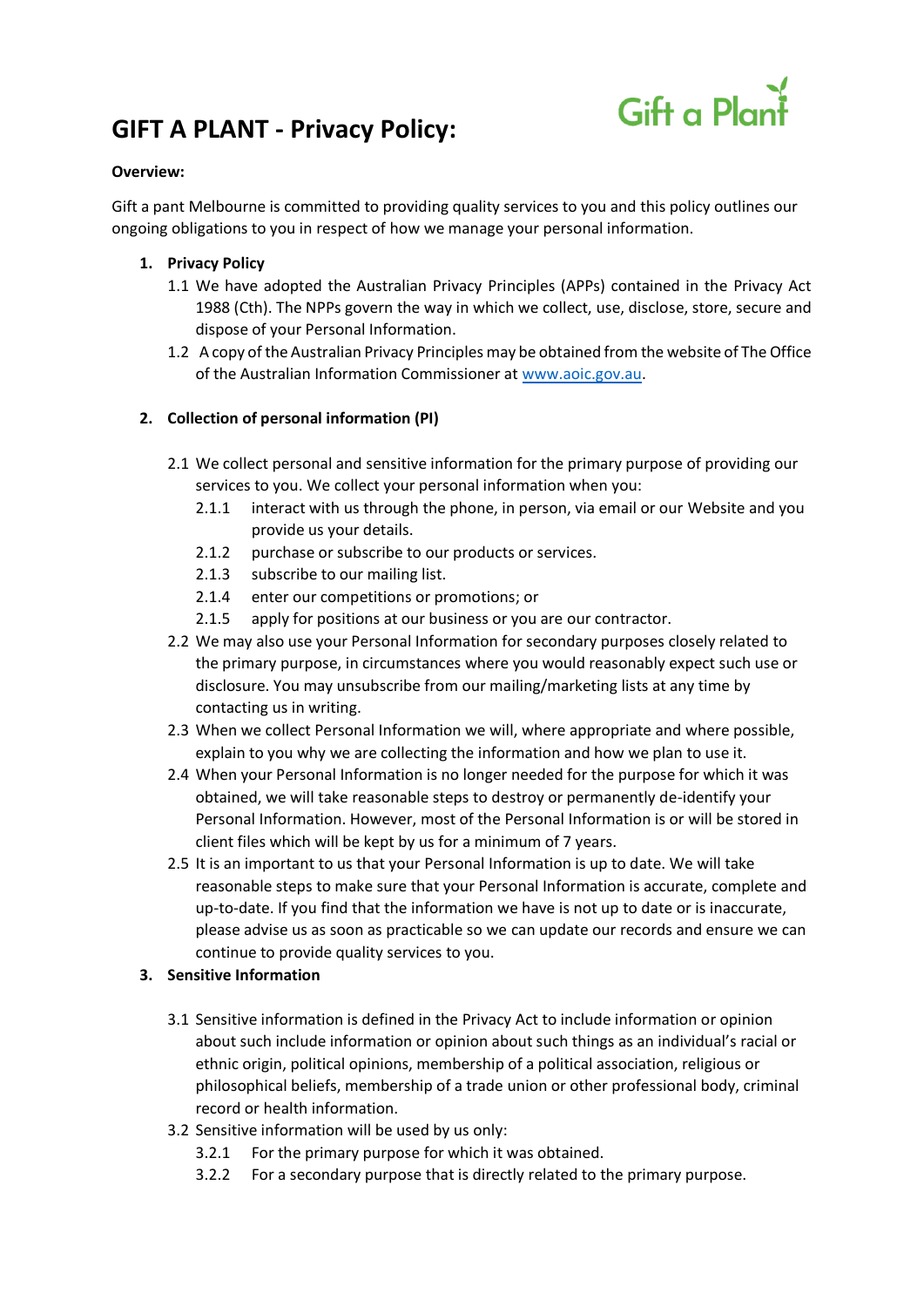- 3.2.3 With your consent, or where required or authorised by law.
- **4. Cookies**
	- 4.1 We may, from time to time, use 'cookies' which are small data file placed on your machine or device to store information.
	- 4.2 We use cookies in many ways including:
		- 4.2.1 authentication cookies that monitor whether you are logged in or not
		- 4.2.2 session cookies that allow you to remain logged in and keep track of your activities until the browser shuts down.
		- 4.2.3 persistent cookies that help us monitor our services by recording your browser activities and they do not expire upon browser shut down; and
		- 4.2.4 flash cookies to personalise your experience.
	- 4.3 We use cookies for many reasons including but not limited to:
		- 4.3.1 improve the performance by reporting any errors that occur.
		- 4.3.2 provide statistics about how the Website is used.
		- 4.3.3 remember settings that you used on our Website.
		- 4.3.4 identify that you are logged into the Website.
		- 4.3.5 link to social networks like Facebook and Instagram; and.
		- 4.3.6 provide ads that are tailored to you.
	- 4.4 Please note that although cookies do not generally store personal and sensitive information, they may contain your IP address. However, you are effectively anonymous to us because the data are collected in aggregate.
	- 4.5 You may disable and delete cookies in your browser if you do not want us to use cookies but doing so may detract from your enjoyment of our Website.

### **5. Third Parties**

- 5.1 Where reasonable and practicable to do so, we will collect your Personal Information only from you. However, in some circumstances we may be provided with information by third parties.
- 5.2 In such a case we will take reasonable steps to ensure that you are made aware of the information provided to us by the third party.

#### **6. Security**

- 6.1 All credit card transactions are implemented under industry standard encryption
- 6.2 For credit card transactions we use a third-party processor (i.e., PayPal) and/or payment gateway (i.e., Stripe, Afterpay) that we may change from time to time so that:
	- 6.2.1 Payments are processed in real time.
	- 6.2.2 We do not have access to your credit card information.
- 6.3 Your Personal Information is stored in a manner that reasonably protects it from misuse and loss and from unauthorized access, modification, or disclosure e.g. encryption, Firewall, Antivirus etc.

## **7. Disclosure of Personal Information**

7.1 We will not disclose your personal and sensitive information to third parties for payment, profit, or advantage.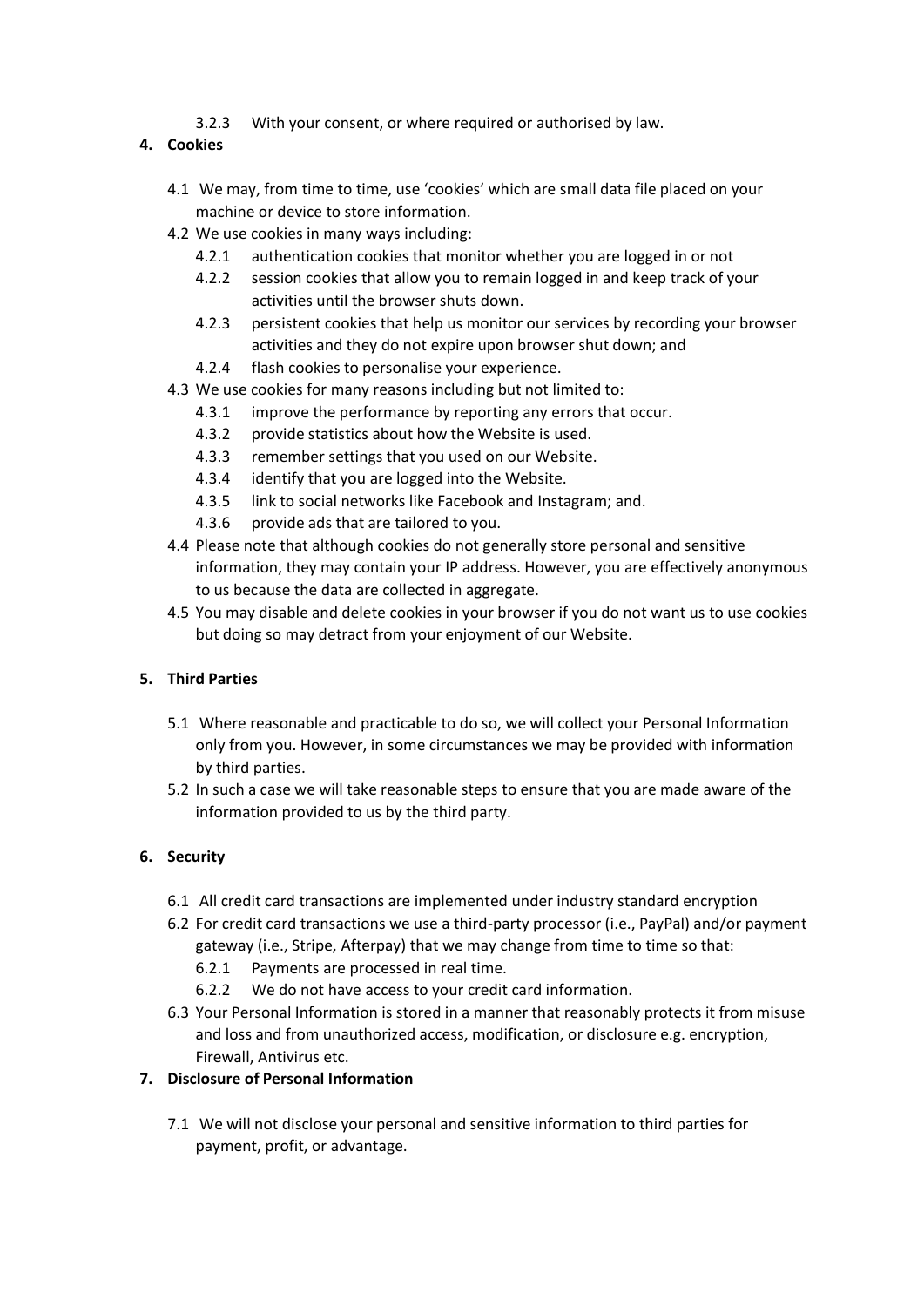- 7.2 We only disclose your personal and sensitive information for purposes that are reasonably related to our business to third parties:
	- 7.2.1 to provide the service you wish to use.
	- 7.2.2 to improve our business, services, products and website.
	- 7.2.3 to customise and promote our services which may be of interest to you.
	- 7.2.4 to comply with or as permitted under the law; or
	- 7.2.5 with your consent.
- 7.3 Your Personal Information may be disclosed in a number of circumstances time to time to assist us to do our business including the following:
	- 7.3.1 Third parties where you consent to the use or disclosure; and
	- 7.3.2 Where required or authorised by law.
	- 7.3.3 technology service providers including internet service providers or cloud service provider.
	- 7.3.4 couriers such as Sherpa and Australia Post.
	- 7.3.5 data processors that analyse our website traffic or usage for us.
	- 7.3.6 agents that perform functions on our behalf, such as mailouts, debt collection, marketing, or advertising.

## **8. Access to your personal information**

- 8.1 You may request access to your personal information that we hold, and we will:
	- 8.1.1 Update and /or correct it subject to certain exceptions.
	- 8.1.2 Verify your identity to protect your personal information.
	- 8.1.3 will not charge any fee for your access request, but may charge an administrative fee for providing a copy of your Personal Information within a reasonable period, comply with your request.
- 8.2 If you wish to access your Personal Information, please contact us in writing.
- 8.3 We may refuse to allow you to access your personal information if we are not required to do so under the Australian Privacy Principles.

#### **9. Policy Updates**

9.1 This Policy may change from time to time and is available on our website.

#### **10. Contact us and Enquiries**

10.1 If you have any queries or complaints about our Privacy Policy, please contact us at:

10.1.1 E: [Hello@giftaplant.com.au](mailto:Hello@giftaplant.com.au)

10.1.2 Phone: +61433014624

10.1.3 Write to:

Unit 1, 35 Knight Street,

Clayton South, VIC, AUS - 3169

#### **11. Complaints**

11.1 If you believe we breached the Australian Privacy Principles under the *Privacy Act 1988* (Cth) or a registered Australian Privacy Principles Code, you may lodge a complaint as follows: